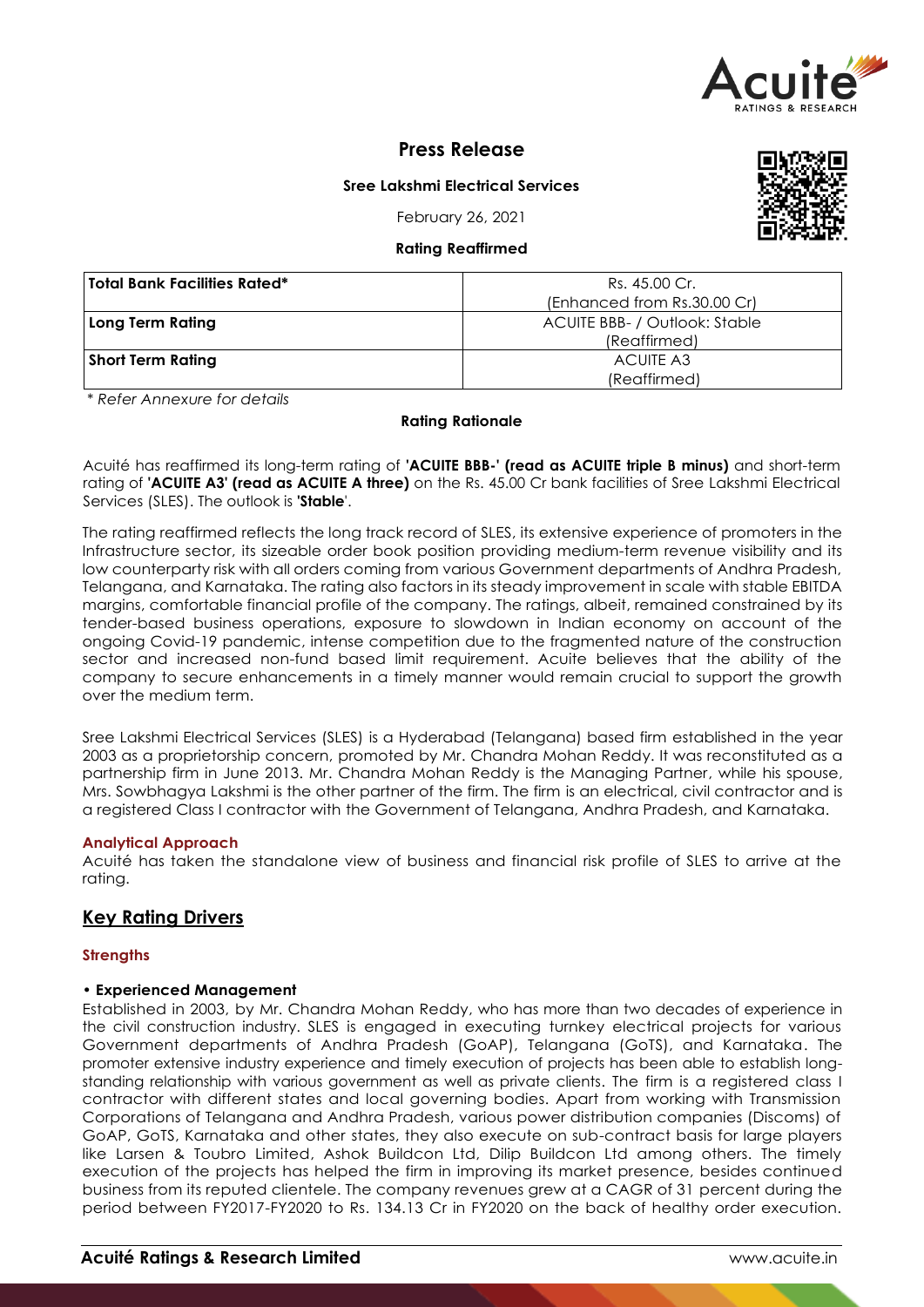

Although the company's revenues declined to Rs. 68 Crin 10M FY2021 owing to the Covid-19 pandemic, the revenue run rate is expected to recover to pre-Covid levels in FY2022 owing to expected ramp-up in execution of recently awarded projects and anticipated order inflow. As of January 2021, SLES has an unexecuted order book position of Rs.286 Cr; the same is for completion over 24 months which gives adequate revenue visibility over the medium term. Acuité believes that SLES's domain expertise continues to support in repeated business from Corporates, while long track record of operations is expected to support in winning the bidding nature of Government business.

#### • **Moderate financial risk profile**

SLES's financial risk profile is moderate marked by moderate net worth, healthy gearing (debt-toequity), and high total outside liabilities to total net worth (TOLTNW) and healthy debt protection metrics. SLES's net worth is moderate at Rs.17.74 Cr as on March 31, 2020 as compared to Rs.16.47Cr as on March 31, 2019. Gearing is healthy at 0.33 times as on March 31, 2020 as against 0.22 times as on March 31, 2020. TOL/TNW is high at 4.71 times as on March 31, 2020 vis-à-vis 3.21 times as on March 31, 2019. Its debt protection metrics are healthy marked by interest coverage ratio (ICR) and net cash accruals to total debt (NCA/TD) at 10.73 times and 1.35 times in FY2020 vis-à-vis 4.79 times and 1.58 times in FY2019, respectively. SLES generated cash accruals of Rs.3.63 to 5.25 Cr during the last 3 years through 2018-20, while its maturing debt obligations were in the range of Rs.0.10-0.15 Cr during the same period. The cash accruals of the company are estimated to remain around Rs.3-5 Cr during 2021-23 while their repayment obligations are estimated to be around Rs.0.50 Cr during the same period. Acuité believes that in absence of any major debt-funded capital expenditure; improving cash accruals will lead to moderate financial risk profile over the medium term.

#### **Weaknesses**

#### • **Moderate working capital operations**

SLES's working capital cycle is moderate as reflected in its moderate Gross current assets (GCA) days in the range of 191-237 days over the last 3 years ending March 31, 2020. The GCA days are marked by low inventory days and high debtor days. SLES had inventory and debtor days of 1 days and 172 days as on March 31, 2020 as against inventory and debtor days of 6 days and 146 days as on March 31, 2019. Furthermore, VIL benefits from the ability to stretch its payables in the range of 177-294 days during the last three years ended through as on March 31, 2020. Its bank lines are utilised at 89 percent over nine months through November 2020. The BG exposure was to the tune of Rs.17 Cr and was utilized at about 72 percent during last 12 months ending November, 2020. Acuité expects the working capital operations of SLES to remain moderate on account of the level of inventory to be maintained and the credit given to its customers.

#### • **Highly competitive and fragmented industry with tender-based nature of business for electrical construction works**

SLES operates in highly competitive and fragmented industry with presence of several players and tender nature of business. SLES is into mid-size projects, wherein the competition is moderate vis-à-vis high or low value projects. However, the risk becomes more pronounced as tendering is based on minimum amount of bidding on contracts, and susceptibility to inherent cyclicality in the works and private investment in case of non-government projects. Also, site clearance issues of evacuation, movement of public infrastructure (electrical, telephone, water pipelines among others) poses risk of delay in project execution, and thus impacting the revenues. Acuité expects SLES enjoys the operational advantage and timely completion of the projects leading to securing business from corporates regularly.

## • **Risks associated with partnership nature of the firm**

Partnership nature of operations is always prone or exposed to the possibility of withdrawal of capital by the partners on need basis, which is not the case with corporate entities. Any significant capital withdrawal could lead to cash flow mismatches, and thus remains sensitivity for maintenance of credit risk profile.

#### **Liquidity Position: Adequate**

Liquidity of SLES is adequate marked by moderate cash accruals to its repayment obligations. SLES generated cash accruals of Rs.3.63 to 5.25 Cr during the last 3 years through 2018-20, while its maturing debt obligations were in the range of Rs.0.10-0.15 Cr during the same period. The cash accruals of the company are estimated to remain around Rs.3-5 Cr during 2021-23, while their repayment obligations are estimated to be around Rs.0.50 Cr during the same period. SLES's operations are high working capital intensive as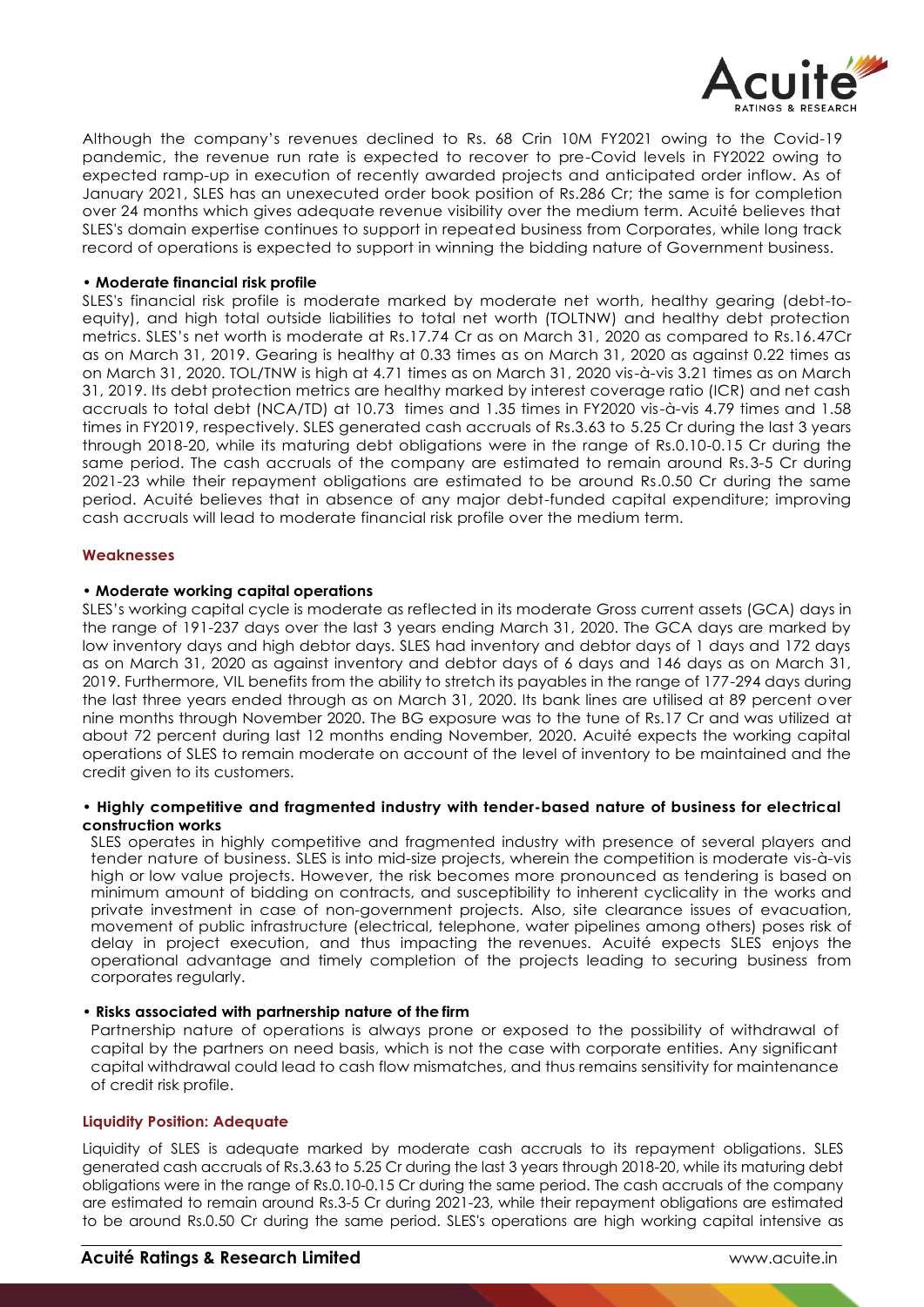

marked by Gross Current Asset (GCA) days of 237 in FY2020. Its working capital credit limits were high utilised at about 89 per cent during the last 12 months period ended Nov 2020. Further, it has free cash and bank balance of Rs. 5.20 Cr as on March 31, 2020 and Rs.3.76 Cr fixed deposits FY2020. Acuité believes that though cash accruals are adequate, however, incremental working capital requirement for the growing size of operations are expected to absorb the cushion in the liquidity, though expected to continue at adequate levels.

#### **Rating Sensitivities**

- Sustained increase in order inflow, providing revenue visibility in the medium term
- Significant improvement in scale of operations, while maintaining profitability margins
- Any large debt-funded capital expenditure, resulting in deterioration of financial risk profile.

#### **Outlook: Stable**

Acuité believes that SLES will maintain a 'Stable' outlook over the medium term backed by its experienced management and adequate revenue visibility. The outlook may be revised to 'Positive' in case of significant improvement in its revenues while maintaining the profitability margins. Conversely, the outlook may be revised to 'Negative' in case of any stretch in its working capital management or largerthan-expected debt-funded capital expenditure or any significant withdrawal of capital leading to the deterioration of its financial risk profile and liquidity.

#### **About the Rated Entity - Key Financials**

|                                      | Unit    | FY20 (Actual) | FY19 (Actual) |
|--------------------------------------|---------|---------------|---------------|
| Operating Income                     | Rs. Cr. | 134.13        | 111.19        |
| <b>PAT</b>                           | Rs. Cr. | 5.10          | 3.78          |
| PAT Margin                           | (%)     | 3.80          | 3.40          |
| <b>Total Debt/Tangible Net Worth</b> | Times   | 0.30          | 0.21          |
| <b>PBDIT/Interest</b>                | Times   | 10.73         | 4.79          |

#### **Status of non-cooperation with previous CRA (if applicable)**

SLES has not cooperated with Care Ratings, which has classified the company as non-cooperative through a release dated May 11, 2020. The reason provided by Brickwork Rating is non-furnishing of information for monitoring of ratings.

#### **Any other information**

None

#### **Material covenants**

None

#### **Applicable Criteria**

- Default Recognition https://www.acuite.in/view-rating-criteria-52.htm
- Infrastructure Sector Entities- https://www.acuite.in/view-rating-criteria-51.htm
- Financial Ratios And Adjustments https://www.acuite.in/view-rating-criteria-53.htm

#### **Note on complexity levels of the rated instrument**

https://www.acuite.in/view-rating-criteria-55.htm

#### **Rating History (Upto last three years)**

| Date        | Name of Instrument /<br><b>Facilities</b> | Term          | Amount<br>(Rs. Cr.) | <b>Ratings/Outlook</b>                                   |
|-------------|-------------------------------------------|---------------|---------------------|----------------------------------------------------------|
| 18-Feb-2021 | Secured Overdraft                         | Long<br>Term  | 5.00                | <b>ACUITE BBB-/ Stable</b><br>(Upgraded from ACUITE BB+) |
|             | <b>Bank Guarantee</b>                     | Short<br>Term | 17.00               | <b>ACUITE A3</b><br>(Upgraded from ACUITE A4+)           |
|             | Letter of Credit                          | Short Term    | 3.00                | <b>ACUITE A3</b><br>(Upgraded from ACUITE A4+)           |
|             | Proposed                                  | Short Term    | 5.00                | <b>ACUITE A3</b>                                         |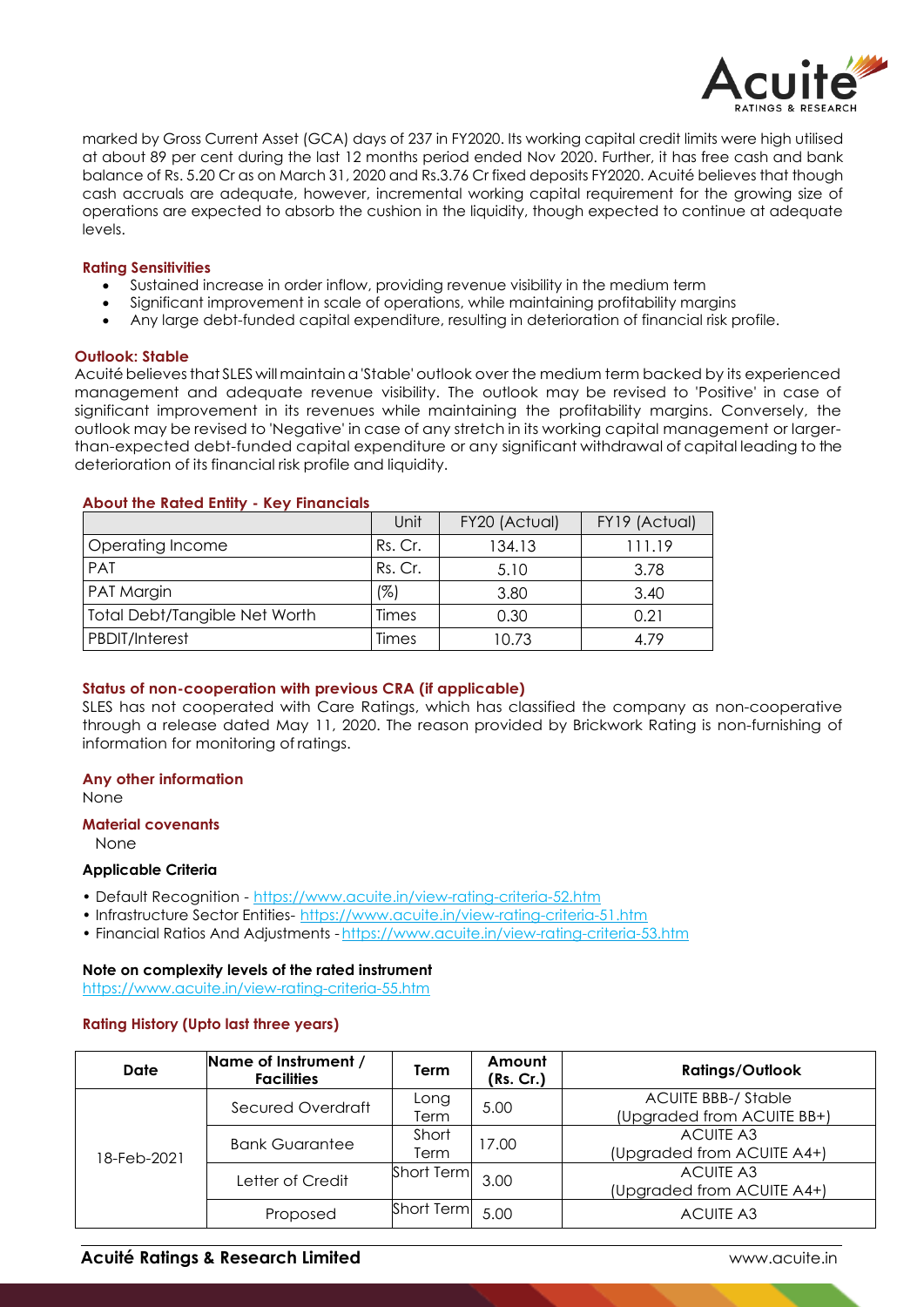

|             | <b>Bank Facility</b>                       |               |       | (Upgraded from ACUITE A4+)                                                            |
|-------------|--------------------------------------------|---------------|-------|---------------------------------------------------------------------------------------|
| 23-OCT-2020 | Overdraft                                  | Short<br>Term | 3.00  | <b>ACUITE BB+</b><br>Issuer not co-operating*<br>(Downgraded from ACUITE BBB-/Stable) |
|             | Proposed<br>Overdraft                      | Short<br>Term | 2.00  | <b>ACUITE BB+</b><br>Issuer not co-operating*<br>(Downgraded from ACUITE BBB-/Stable) |
|             | Long<br><b>Bank guarantee</b><br>Term      |               | 12.50 | <b>ACUITE A4+</b><br>Issuer not co-operating*<br>(Downgraded from ACUITE A3)          |
|             | Proposed Bank<br>Long<br>Guarantee<br>Term |               | 7.50  | <b>ACUITE A4+</b><br>Issuer not co-operating*<br>(Downgraded from ACUITE A3)          |
|             | Proposed Letter of<br>Credit               | Short<br>Term | 5.00  | <b>ACUITE A4+</b><br>Issuer not co-operating*<br>(Downgraded from ACUITE A3)          |
| 13-Aug-2019 | Proposed Letter of<br>Credit               | Short<br>Term | 5.00  | ACUITE A3<br>(Assigned)                                                               |
|             | Short<br><b>Bank Guarantee</b><br>Term     |               | 12.50 | <b>ACUITE A3</b><br>(Reaffirmed)                                                      |
|             | Proposed Overdraft                         | Long<br>Term  |       | <b>ACUITE BBB- / Stable</b><br>(Reaffirmed)                                           |
|             | Overdraft                                  | Long<br>Term  | 3.00  | <b>ACUITE BBB- / Stable</b><br>(Reaffirmed)                                           |
|             | Proposed Bank<br>Guarantee                 | Short<br>Term | 7.50  | <b>ACUITE A3</b><br>(Reaffirmed)                                                      |

## **\*Annexure – Details of instruments rated**

| Name of the<br><b>Facilities</b> | Date of<br><i><u><b>Issuance</b></u></i> | Coupon<br>Rate    | Maturity<br>Date         | Size of<br>the<br><b>Issue</b><br>(Rs. Cr.) | <b>Ratings/Outlook</b>           |
|----------------------------------|------------------------------------------|-------------------|--------------------------|---------------------------------------------|----------------------------------|
| Secured                          | Not.                                     | Not               | <b>Not</b>               | 5.00                                        | <b>ACUITE BBB-/ Stable</b>       |
| Overdraft                        | Applicable                               | Applicable        | Applicable               |                                             | (Reaffirmed)                     |
| Bank                             | Not.                                     | Not               | Not.                     | 17.00                                       | <b>ACUITE A3</b>                 |
| l Guarantee                      | Applicable                               | Applicable        | Applicable               |                                             | (Reaffirmed)                     |
| Letter of                        | Not.                                     | Not               | Not.                     | 3.00                                        | <b>ACUITE A3</b>                 |
| Credit                           | Applicable                               | Applicable        | Applicable               |                                             | (Reaffirmed)                     |
| Proposed<br>Bank<br>Guarantee    | <b>Not</b><br>Applicable                 | Not<br>Applicable | <b>Not</b><br>Applicable | 20.00                                       | <b>ACUITE A3</b><br>(Reaffirmed) |

| Analytical                         | <b>Rating Desk</b>           |
|------------------------------------|------------------------------|
| Aditya Gupta                       | Varsha Bist                  |
| Vice President - Corporate Ratings | Senior Manager - Rating Desk |
| Tel: 022-4929 4041                 | Tel: 022-4929 4011           |
| aditya.gupta@acuite.in             | rating.desk@acuite.in        |
| Bhavani Sankar Oruganti            |                              |
| Senior Analyst - Rating Operations |                              |
| Tel: 040-4004 2327                 |                              |
| bhavanisankar.oruganti@acuite.in   |                              |

## **About Acuité Ratings & Research:**

Acuité Ratings & Research Limited is a full-service Credit Rating Agency registered with the Securities